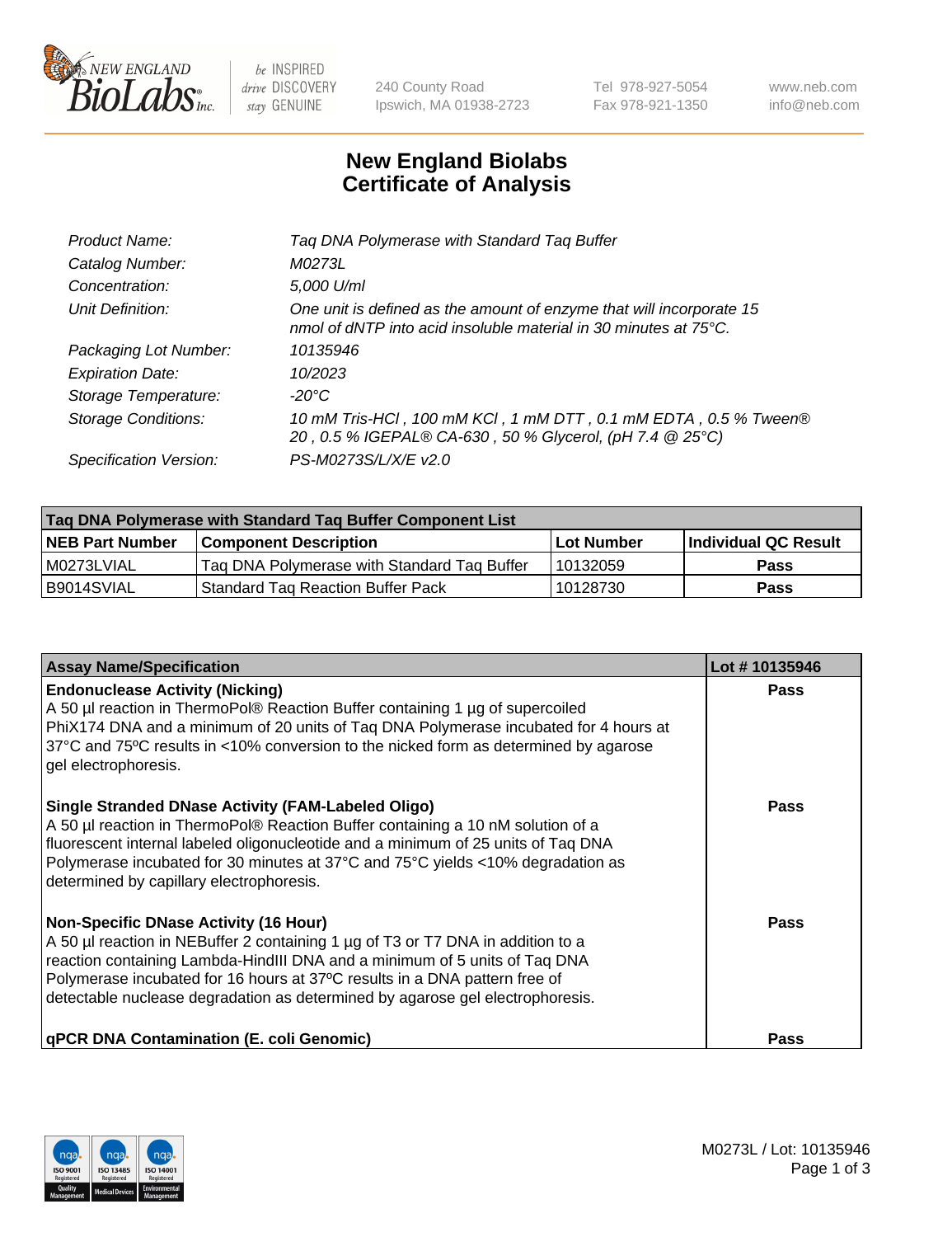

be INSPIRED drive DISCOVERY stay GENUINE

240 County Road Ipswich, MA 01938-2723 Tel 978-927-5054 Fax 978-921-1350

www.neb.com info@neb.com

| <b>Assay Name/Specification</b>                                                                                                                                                                                                                                                                                                                                        | Lot #10135946 |
|------------------------------------------------------------------------------------------------------------------------------------------------------------------------------------------------------------------------------------------------------------------------------------------------------------------------------------------------------------------------|---------------|
| A minimum of 5 units of Taq DNA Polymerase is screened for the presence of E. coli<br>genomic DNA using SYBR® Green qPCR with primers specific for the E. coli 16S rRNA<br>locus. Results are quantified using a standard curve generated from purified E. coli<br>genomic DNA. The measured level of E. coli genomic DNA contamination is $\leq 1$ E. coli<br>genome. |               |
| <b>RNase Activity (Extended Digestion)</b><br>A 10 µl reaction in NEBuffer 4 containing 40 ng of a 300 base single-stranded RNA<br>and a minimum of 1 µl of Taq DNA Polymerase is incubated at 37°C. After incubation<br>for 16 hours, >90% of the substrate RNA remains intact as determined by gel<br>electrophoresis using fluorescent detection.                   | Pass          |
| <b>Protein Purity Assay (SDS-PAGE)</b><br>Taq DNA Polymerase is ≥ 99% pure as determined by SDS-PAGE analysis using Coomassie<br>Blue detection.                                                                                                                                                                                                                       | Pass          |
| <b>Phosphatase Activity (pNPP)</b><br>A 200 µl reaction in 1M Diethanolamine, pH 9.8, 0.5 mM MgCl2 containing 2.5 mM<br>p-Nitrophenyl Phosphate (pNPP) and a minimum of 100 units Taq DNA Polymerase<br>incubated for 4 hours at 37°C yields <0.0001 unit of alkaline phosphatase activity<br>as determined by spectrophotometric analysis.                            | Pass          |
| PCR Amplification (5.0 kb Lambda DNA)<br>A 50 µl reaction in Standard Taq Reaction Buffer in the presence of 200 µM dNTPs and<br>0.2 µM primers containing 5 ng Lambda DNA with 1.25 units of Taq DNA Polymerase for<br>25 cycles of PCR amplification results in the expected 5.0 kb product.                                                                         | <b>Pass</b>   |

This product has been tested and shown to be in compliance with all specifications.

One or more products referenced in this document may be covered by a 3rd-party trademark. Please visit <www.neb.com/trademarks>for additional information.